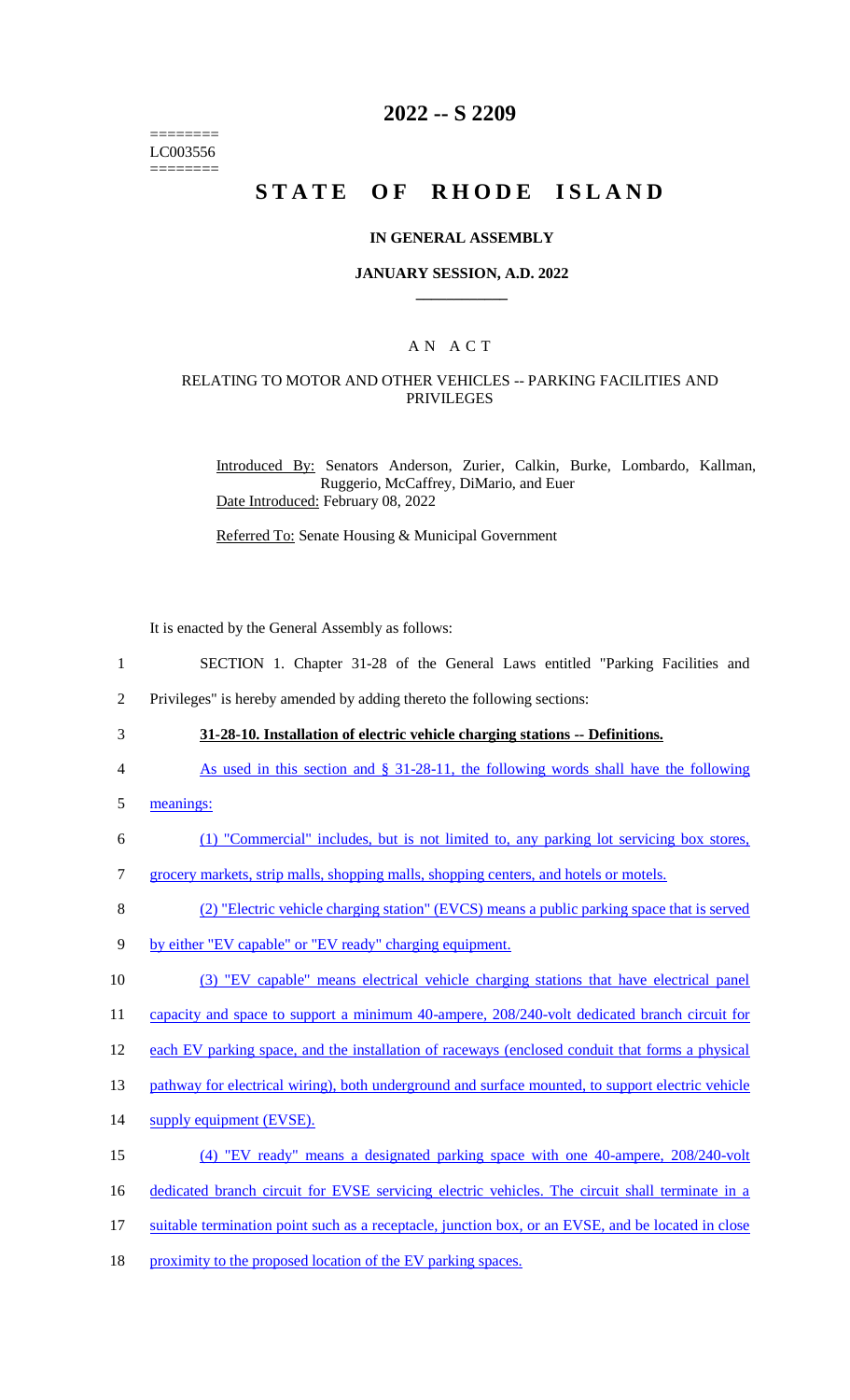| $\mathbf{1}$     | (5) "Housing" means any new, existing, or rehabilitated private housing developments with                 |
|------------------|-----------------------------------------------------------------------------------------------------------|
| $\mathbf{2}$     | more than twenty (20) units, that provide residential or public parking.                                  |
| 3                | (6) "Large employer" means any employer, with over one hundred (100) employees located                    |
| 4                | in a single complex, that owns and operates a parking lot for employee use.                               |
| 5                | (7) "Municipal" means any parking lot servicing a municipal building, including, but not                  |
| 6                | limited to, schools, public safety facilities, town or city hall, library, public administration offices, |
| $\boldsymbol{7}$ | and recreational facilities.                                                                              |
| $8\,$            | 31-28-11. Installation of electric vehicle charging stations -- Designated parking                        |
| 9                | spaces.                                                                                                   |
| 10               | (a) All new parking lots and existing lots that undergo an expansion of the number of                     |
| 11               | parking spaces by fifty percent (50%) or more, shall create designated parking spaces for electric        |
| 12               | vehicles.                                                                                                 |
| 13               | (b) Each electric vehicle parking space shall have either an EV-ready or EV-capable public                |
| 14               | level 2, or DC fast charger, or a dual port charger to be shared by two (2) parking spaces.               |
| 15               | (c) Projects awarded or under development prior to January 1, 2023, are exempt from the                   |
| 16               | requirements of this section. Beginning January 1, 2023, the installation of electric vehicle charging    |
| 17               | stations and the designation of parking spaces shall be required when there is:                           |
| 18               | (1) Construction of a parking lot for a new building or new off-street parking facility;                  |
| 19               | (2) An additional parking lot added to an addition for an existing building; or                           |
| 20               | (3) A parking lot increased in size to add fifty percent (50%) or more parking spaces.                    |
| 21               | (d) Commercial, municipal, large employer, and housing parking lots shall designate                       |
| 22               | electrical vehicle parking spaces based on the number of parking spaces provided in accordance            |
| 23               | with the table below. Calculations for the required number of EV spaces shall be rounded up to the        |
| 24               | nearest whole number.                                                                                     |
| 25               | TOTAL NUMBER OF PARKING SPACES<br>NUMBER OF REQUIRED EV SPACES                                            |
| 26               |                                                                                                           |
| 27               |                                                                                                           |
| 28               |                                                                                                           |
| 29               |                                                                                                           |
| 30               |                                                                                                           |
| 31               |                                                                                                           |
| 32               |                                                                                                           |
| 33               |                                                                                                           |
| 34               | (e) Electric vehicle parking restrictions and violations shall be enforced pursuant to the                |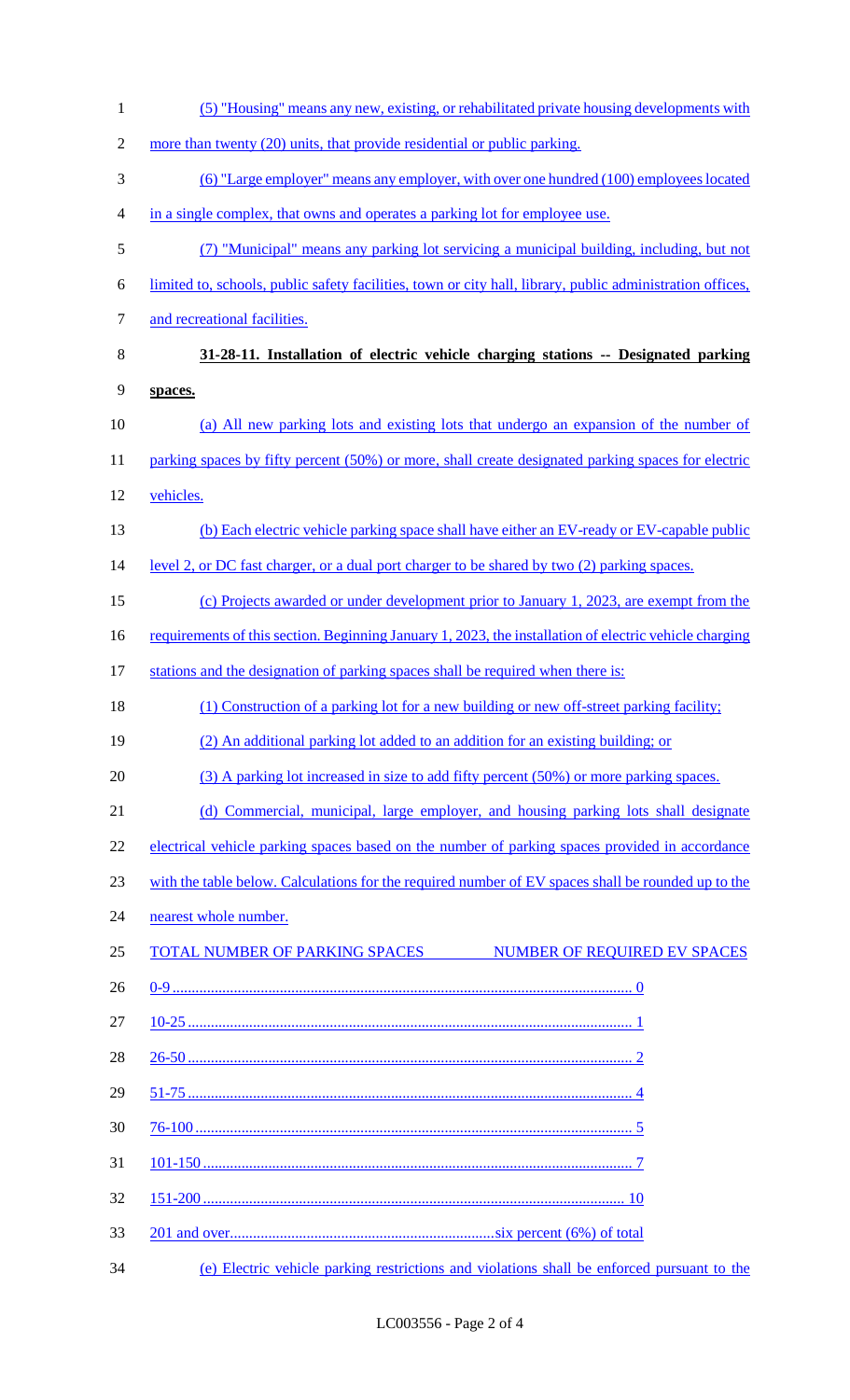1 provisions of § 31-44.1-4 relating to the fine imposed for electric vehicle charging station

2 restrictions.

 (f) The owner of any facility or business which fails to comply with the provisions of this section shall be subject to a penalty set and enforced by the local or state authorities on public or 5 private property when the location of the parking spaces is within the purview of the state building code, chapter 27.3 of title 23. (g) The office of energy resources shall provide recommendations to improve electrical

8 vehicle charging infrastructure in underserved communities. In the development of these

9 recommendations, the office of energy resources may request and be furnished with information

10 from municipalities, an electric distribution company, the Rhode Island department of

11 transportation, community boards and nonprofits representing municipal interests. The office of

- 12 energy resources shall develop these recommendations by January 31, 2023.
- 13 (h) Municipalities shall provide the office of energy resources with semiannual reports on

14 the number of installed public charging stations, location of the charging stations, and total number

- 15 of charging stations in the community. The office of energy resources shall make this information
- 16 available to the public on the agency's website.
- 17 SECTION 2. This act shall take effect on July 1, 2022.

#### ======== LC003556 ========